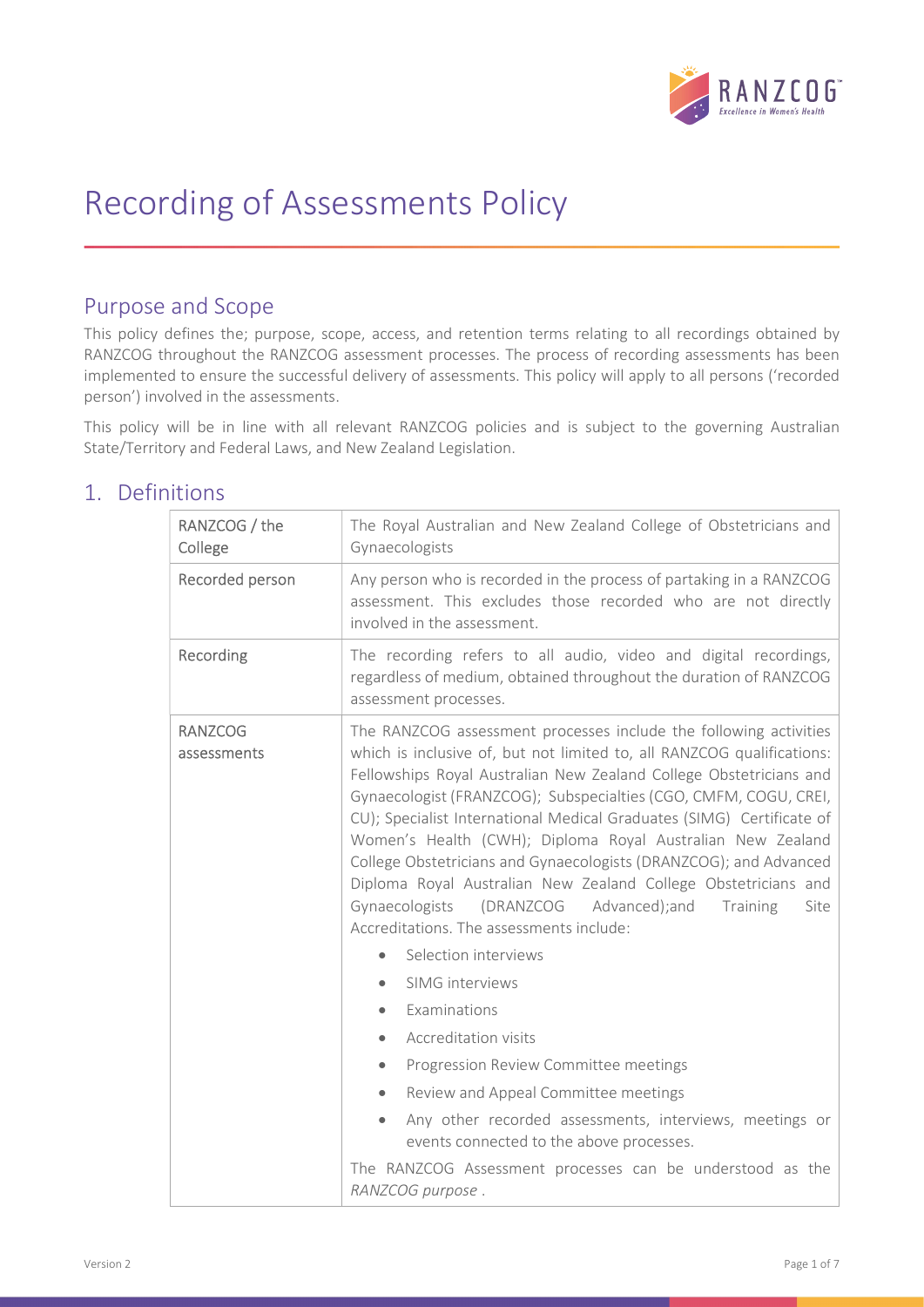

| RANZCOG purpose                  | The RANZCOG purpose refers to College business or administration,<br>including all processes referred to above. In relation to assessment this<br>means the facilitation of assessment and evaluation procedures  |  |
|----------------------------------|-------------------------------------------------------------------------------------------------------------------------------------------------------------------------------------------------------------------|--|
| <b>RANZCOG</b><br>representative | Refers to RANZCOG members or staff (excluding the assessors-listed<br>below) who are involved in a specific assessment process delivery or<br>approval. This includes any person from RANZCOG who is an observer. |  |
| Assessor                         | Refers to the individual/s responsible for the outcome of a specific<br>assessment                                                                                                                                |  |
| Candidate                        | Refers to the individual being assessed.                                                                                                                                                                          |  |

### 2. Policy

This policy applies to all people who will be recorded (i.e. a 'recorded person') whilst participating in any 'RANZCOG assessment processes.' All recordings will be taken to ensure the effective delivery of the specific RANZCOG assessment. The assessment/s will be carried out in accordance with the relevant RANZCOG applicant/candidate assessment guide, where applicable. All data will be retained for the minimum time to fulfill the RANZCOG purpose in conjunction with the RANZCOG Retention and Disposal: Policy and Procedure. The recording will be solely for use by RANZCOG.

All recordings will be treated as confidential and held in compliance with this policy and the RANZCOG Privacy Policy. In the event of any inconsistency with the RANZCOG Privacy Policy (or any other RANZCOG policy), the provisions of this policy will prevail. No recording will be shared with any person outside of those members and staff of RANZCOG as permitted under this policy.

RANZCOG appreciates the importance of ensuring that all material supplied by members and others who have dealings with the College is treated in a manner that respects the rights of all individuals (including examiners and candidates) and which meets the requirements of all relevant privacy and related legislation. The College's Privacy Policy may be accessed through the College website.

Accordingly, appropriate consent for the recording of all stations will be obtained from all participants involved in the conduct of examination stations (candidates, examiners, confederates, standardised patients and others identified).

Video footage that is not used within six (6) months of recording, will be either destroyed/deleted from College files, or retained for designated training or examiner calibration purposes.

Access to recordings of stations will not be available to trainees other than as expressly stated in this document or as required through relevant legislation.

# 3. Purpose of recordings

The use of the recording is to assist in ensuring the effective delivery of RANZCOG assessments. The recordings may be utilised by RANZCOG members and staff for the purposes of:

- Evidencing the assessment and allowing RANZCOG assessors to reach an outcome after the assessment has concluded, in the event that there are technical difficulties.
- Record of the assessment to assist with reporting or to confirm or clarify the decision.
- Training and quality assurance of provisional and current assessors and assessment and accreditation processes. Assisting in providing verbal feedback for unsuccessful candidates of all RANZCOG Oral Examinations. Examiners providing such feedback may view the recording to refresh their memory or to get further information to provide feedback as per the RANZCOG Examination Verbal Feedback Policy.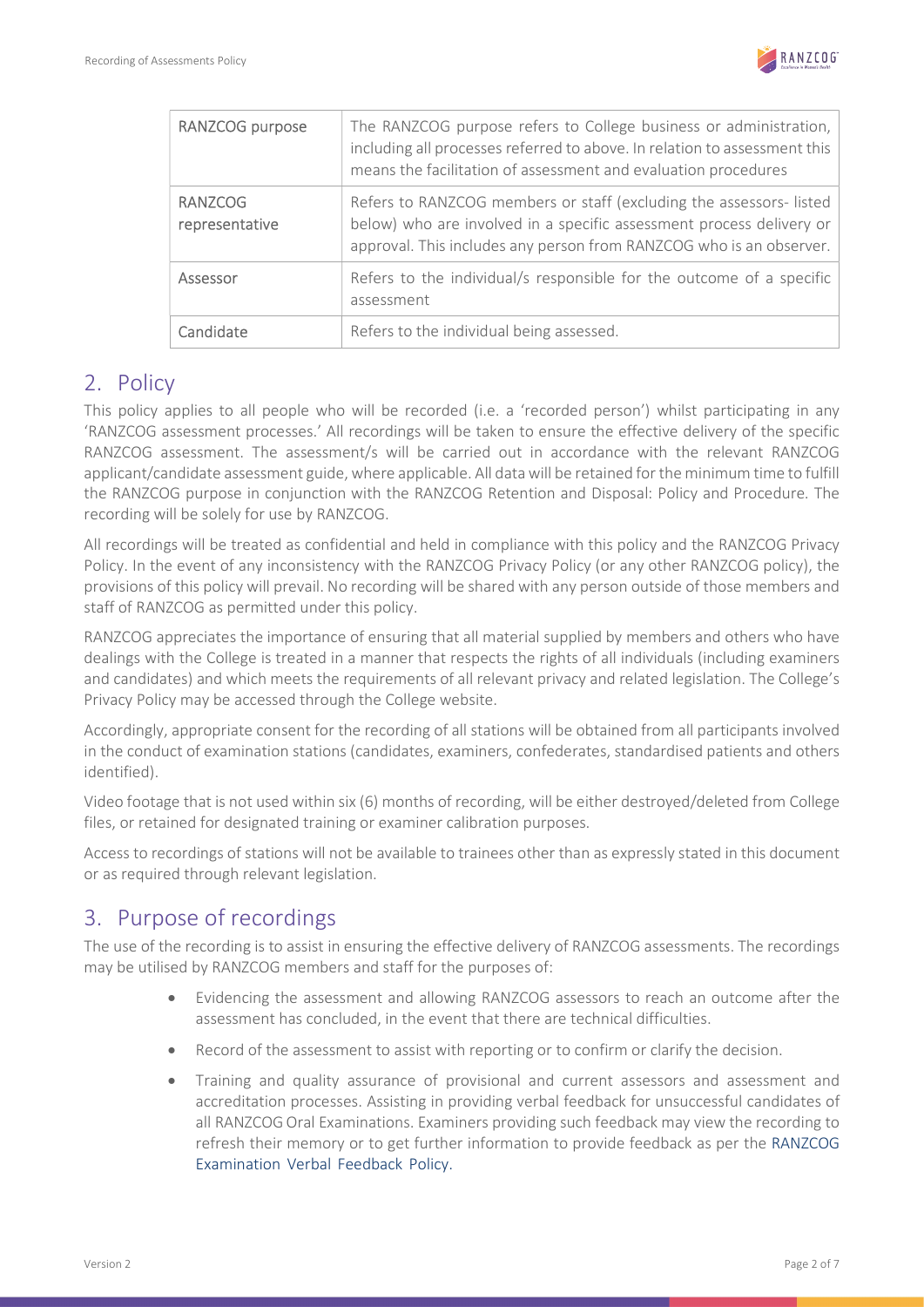

 Other uses as explicitly set out in this policy, and only with the consent of the Chair of the College Committee responsible for the assessments.

Access to or viewing of recordings will not be granted other than as approved in this policy and not where an individual or body is or merely dissatisfied with the assessment outcome.

Save as explicitly set out in this policy a recording cannot be used by a Candidate to support an application for Special Consideration or Reconsideration under the Exceptional Circumstance, Special Consideration and Reconsideration Policy and Procedure, or to support a Request for Reconsideration, Review or lodgement of an Appeal, or to dispute the decision of a Request for Review or an Appeal, under RANZCOG Regulation A2 Appeals Procedures.

### 4. Access

Access to the recordings will be subject to the following criteria:

Candidate: The candidate will not have access to the recording, except as explicitly specified by this policy

Assessor: The assessor will have access to the recording where it is required for clarification of the assessment, feedback to a candidate, or for the documentation purposes or other purposes set out in this policy. They will have access until the RANZCOG purpose is fulfilled.

RANZCOG Representatives: RANZCOG Representatives will have access to the recording where it is required for clarification of the assessment or reporting purposes or other purposes set out in this policy. They will have access until the RANZCOG purpose is fulfilled.

For all relevant purposes, where appropriate, and as much as reasonably practicable, the recording will be deidentified to protect the identity of those involved.

### 5. Permitted Use of Recordings

#### 5.1 For clarification and report purposes

Recordings may be used by the College to evidence assessment proceedings in the event that there is a significant technical issue, unexpected incident or illness, or complaint in relation to process and clarification is required.

Recordings may be used to record the assessment process in relation to accreditation assessments to enable accurate reporting.

Access for this purpose is strictly limited to the College.

#### 5.2 Use as a Resource for Training Purposes

Recordings have the potential to provide relevant and valuable source material for the calibration and training and education of assessors. Any use for this purpose will be approved by the CEO (or their nominee) or in accordance with guidelines approved for this purpose. The College will not, as a matter of course, seek further approval from the recorded person.

#### 5.3 Use as a Quality Assurance and Continuous Improvement

Recordings have the potential to enable RANZCOG to improve future examinations and assessments and accreditation processes. Recordings are also of use in enabling RANZCOG to audit the performance of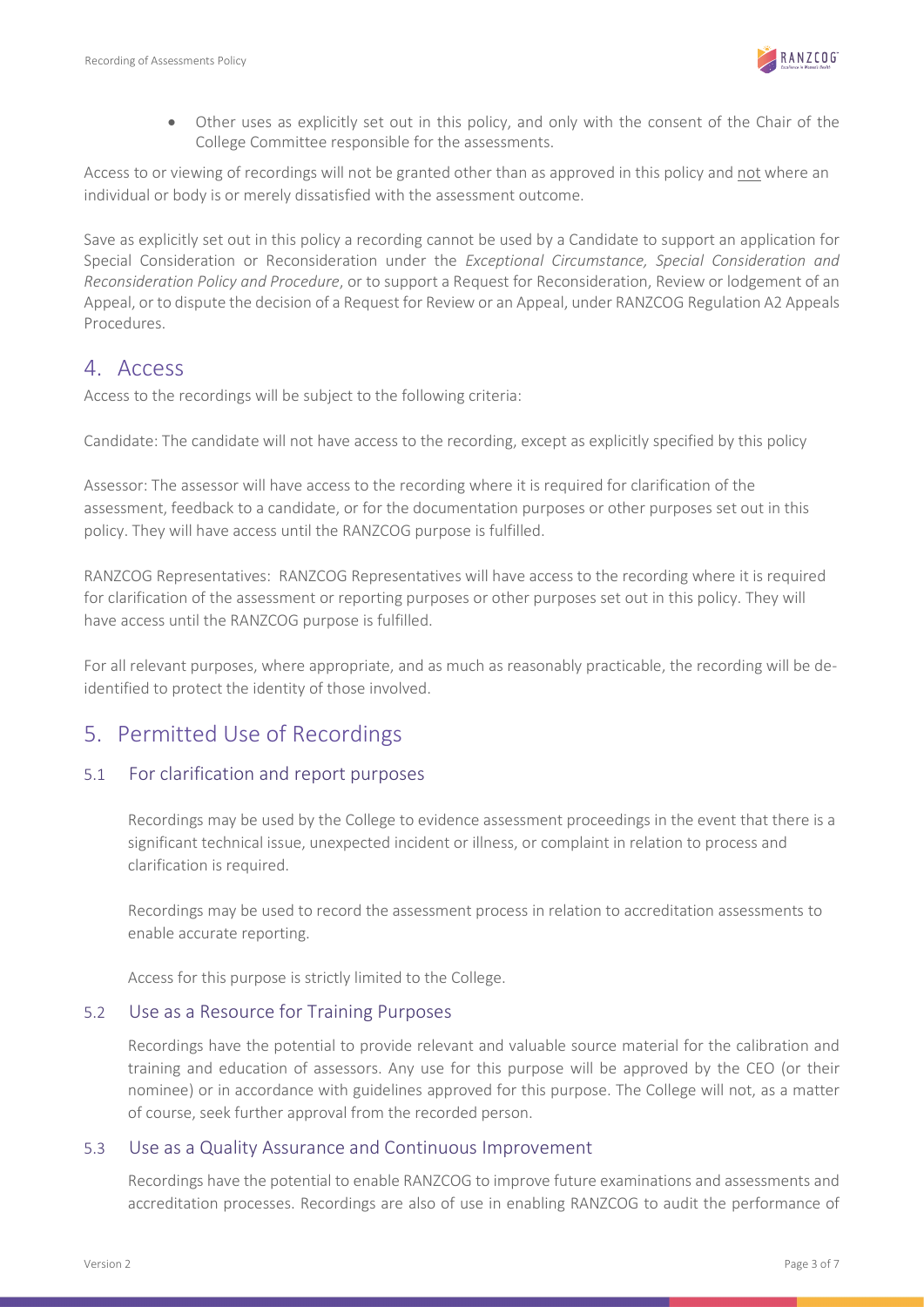

assessors or any other individuals involved in the conduct of assessments. The College regards these activities as being in the best interests of all involved in assessments and will not, as a matter of course, seek further consent from recorded persons for the purposes of the use of recordings for audit and/or quality improvement processes. Any use for this purpose will be approved by the CEO (or their nominee) or in accordance with the guidelines approved for this purpose.

### 5.4 Other uses of recordings

Where a specific allegation is made in relation to an incident occurring at a station, which may have adversely affected the result or outcome of that station, and where that allegation is accepted for progress according to the College's Reconsideration, Review and Appeals Policy:

- The College, acting through the CEO, may, in its discretion, provided a transcript derived from the recording of that station(s) for the purpose of any reconsideration, review or appeal relevant to that allegation.
- The person conducting (or Chair of the Committee conducting) the reconsideration, review or appeal may request that the College provide a transcript derived from the recording of the station, or in exceptional circumstances, may request a viewing of the recording for the purposes of the reconsideration, review or appeal by that person (or committee, as the case may be).

In each case above, where the transcript or recording has been provided to an individual (or committee as the case may be) to assist in the consideration of a reconsideration, review or appeal, the transcript may be provided to, or the viewing may be permitted for, the candidate/applicant. Where a viewing of a recording is permitted, it will be conducted under the following conditions:

- Candidates/applicants will be permitted to view the recorded station in question at a venue, and at a date and time as determined by the College.
- When viewing the recorded station, candidates/applicants may be accompanied by a support person or representative assisting in their application for reconsideration, review or appeal.
- A College staff member will be in attendance when the recorded station is viewed.
- Duly signed and completed confidentiality agreements from both the candidate/applicant and their support person must be completed prior to the viewing.

This clause does not permit access to a recording or transcript where a candidate is disputing the marking or assessment or is merely dissatisfied with the assessment outcome.

Applicants under this provision should provide:

- the name, address, email address and telephone contact details of the person submitting the request;
- details of the assessment, including type of assessment and date and time of assessment
- an explanation of the issue/incident and at which station or part of the assessment;
- how the issue has affected the recorded person;
- a list and attachment of any relevant supporting documentation

All outcomes will be decided by the RANZCOG CEO on a case-by-case basis. Arrangements for the viewing of recordings will be coordinated by RANZCOG but recordings will not be provided directly to individuals in recordings.

 If the application is not granted no further requests for the recording may be made. The College's Reconsideration, Review and Appeals Procedures will not apply to this decision.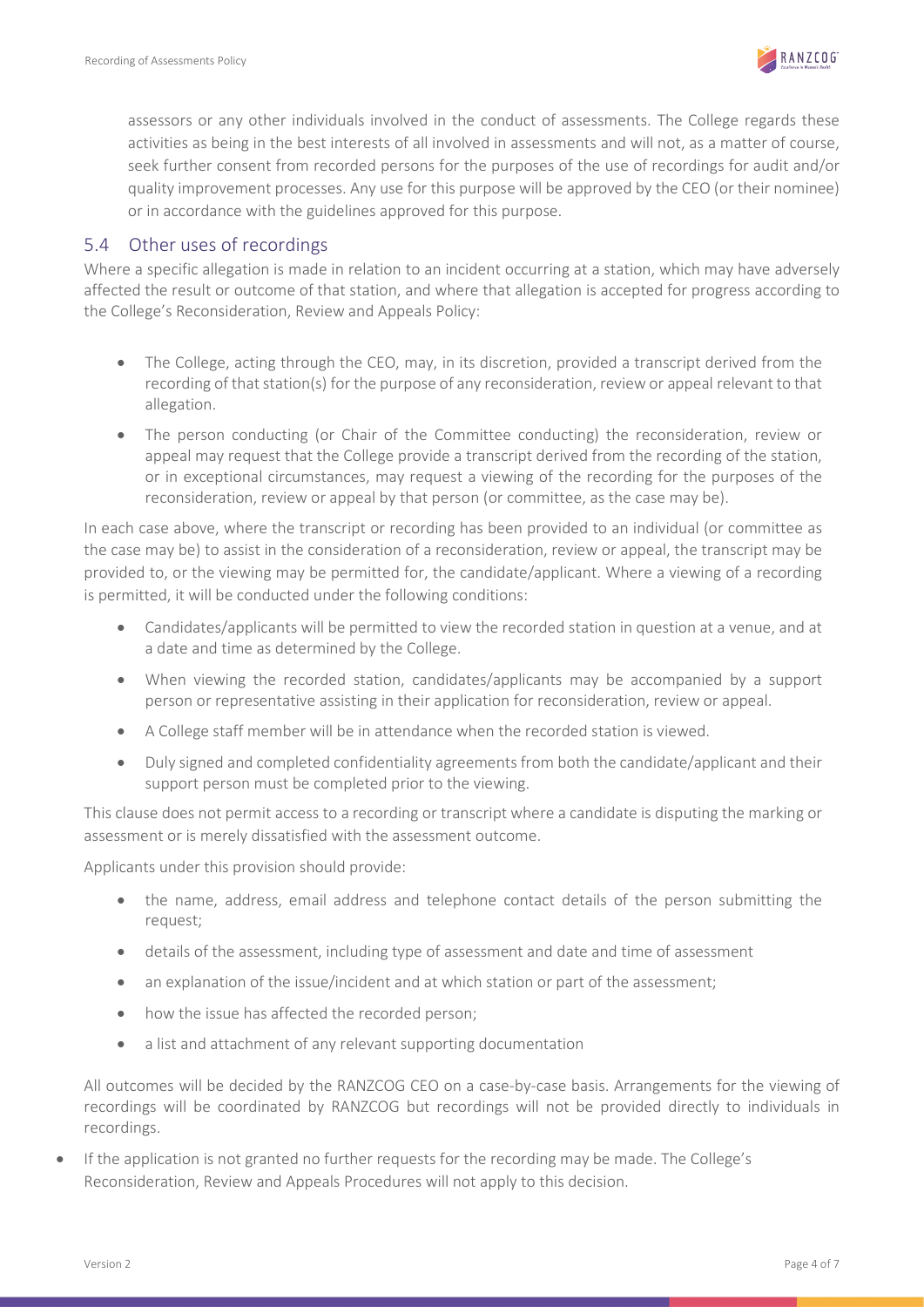

### 6. Consent

At the commencement of all assessment processes all parties involved; Candidate, Assessors and any RANZCOG Representatives, will be required to provide consent to be recorded by completion of the relevant RANZCOG assessment consent form (Appendices A-C). This consent will confirm their understanding of the RANZCOG Recording Policy and their agreement to be recorded in accordance with the terms set out within this Form and related RANZCOG policies.

# 7. Retention of recordings

The Assessment recording/s will be retained for the period between the assessment taking place and the RANZCOG purpose being fulfilled, as per the RANZCOG Retention and Disposal: Policy and Procedure. When this purpose has been met the recording will be disposed of in accordance with the RANZCOG Retention and Disposal: Policy and Procedure.

Whilst the recordings are being held by RANZCOG they will reside with the College Directorate business unit who had oversight of the specific assessment.

All recordings will be held in compliance with the RANZCOG Retention and Disposal: Policy and Procedure.

### 8. Related RANZCOG Documents

- RANZCOG Regulations
- RANZCOG Retention and Disposal: Policy and Procedure
- RANZCOG Privacy policy
- Exceptional Circumstance, Special Consideration and Reconsideration Policy and Procedure
- Consent declarations for recording assessment
- Candidate/Applicant guides for assessments
- RANZCOG Recording of Assessment Consent Forms- Appendices A- C.

| Version             | Date of Version | Pages revised / Brief Explanation of Revision    |                              |  |
|---------------------|-----------------|--------------------------------------------------|------------------------------|--|
| V <sub>1</sub>      | November 2020   | Creation                                         |                              |  |
| V <sub>2</sub>      | September 2021  | Revised to included reference to verbal feedback |                              |  |
|                     |                 |                                                  |                              |  |
| Policy Version:     |                 |                                                  | Version #2                   |  |
| Policy Owner:       |                 |                                                  | <b>Education Directorate</b> |  |
| Policy Approved by: |                 |                                                  | RANZCOG Board                |  |
| Review of Policy:   |                 |                                                  | October 2023                 |  |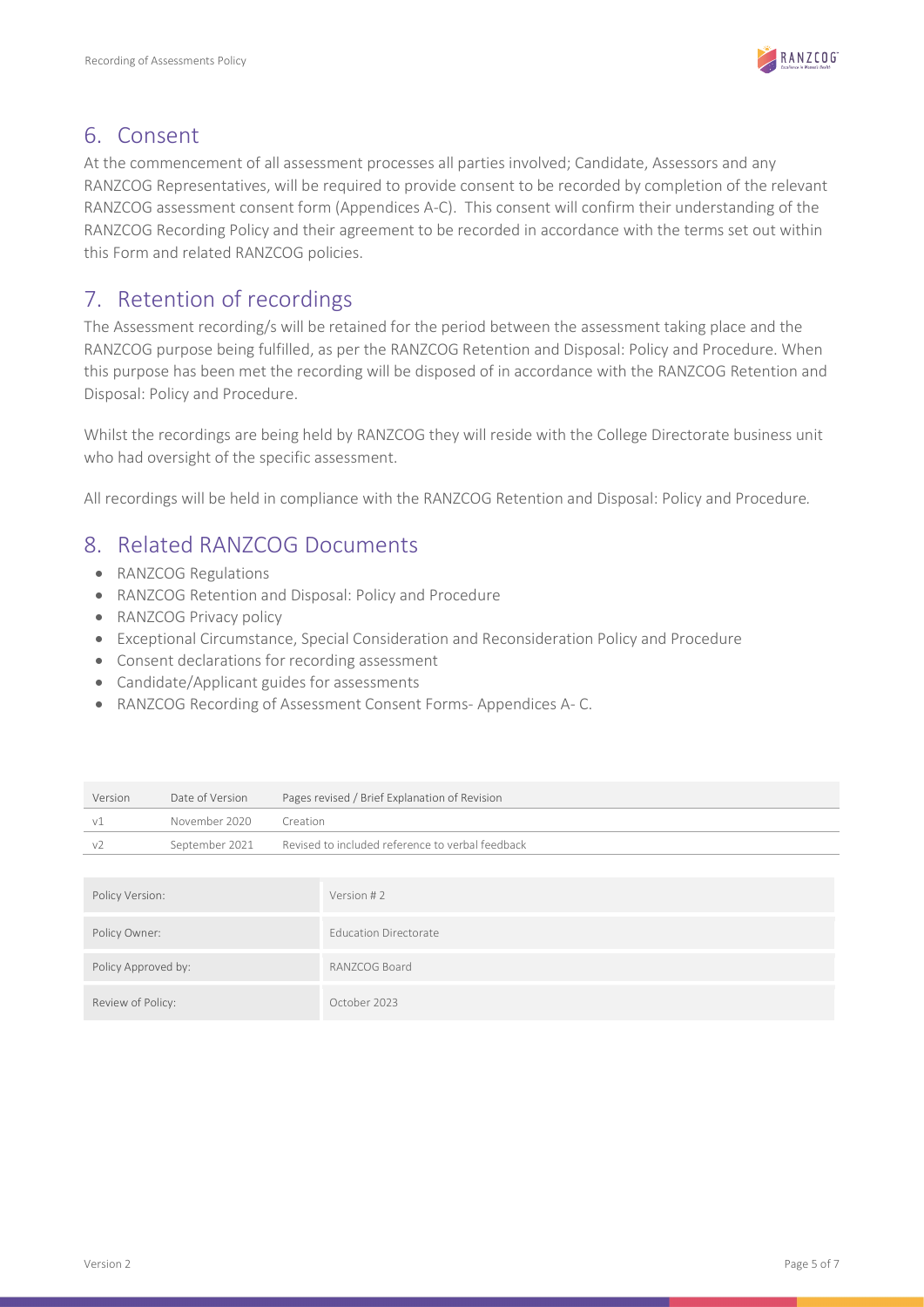

### 9. Appendices

#### Appendix A- Examinations

#### Candidate Consent to Recording in Examination (Extract)

- I consent to my participation in the <Exam title> oral online examination being recorded by RANZCOG. The recording will be accessed exclusively by RANZCOG outlined in the RANZCOG Recording of Assessments Policy.
- I agree that I may not record or make any images of the examination, I may not make a record of the examination questions in any form.
- $\bullet$  I understand that all personal notes made during my examination must be securely destroyed at the end of my examination and must not be shared.
- I acknowledge that if I breach these requirements, I will be withdrawn from the examination and a fail result recorded.
- Subsequent to this, I acknowledge that my eligibility for further examination by the College will be considered by the Examination and Assessment Committee, in accordance with the RANZCOG regulations.
- Use of recording for training and education purposes
	- o I agree with my recording being used by RANZCOG for the calibration, training and education of assessors as outlined in the RANZCOG Recording of Assessments Policy.
	- o I do not agree with my recording being used by RANZCOG for the calibration, training and education of assessors as outlined in the RANZCOG Recording of Assessments Policy.

#### Examiner Consent to Recording in Examination (Extract)

- I consent to my participation in the <Examination title> oral online examination being recorded by RANZCOG. The recording will be accessed exclusively by RANZCOG outlined in the RANZCOG Recording of Assessments Policy.
- The recording may be kept by RANZCOG for educational and / or training purposes. If not kept for those purposes the recording will be deleted once the RANZCOG purpose is fulfilled as outlined in the RANZCOG Records, Retention and Disposal Policy and Procedure.
- Use of recording for training and education purposes
	- o I agree with my recording being used by RANZCOG for the calibration, training and education of assessors as outlined in the RANZCOG Recording of Assessments Policy.
	- o I do not agree with my recording being used by RANZCOG for the calibration, training and education of assessors as outlined in the RANZCOG Recording of Assessments Policy.

#### Appendix B- Accreditation visits

#### Assessment Panel Consent to Recording during Accreditation Visit

- I acknowledge that accreditation visits (interviews and panel discussions) are recorded to assist with report writing processes:
- For physical visits: audio recording
- For virtual visits: audio recording and video recording